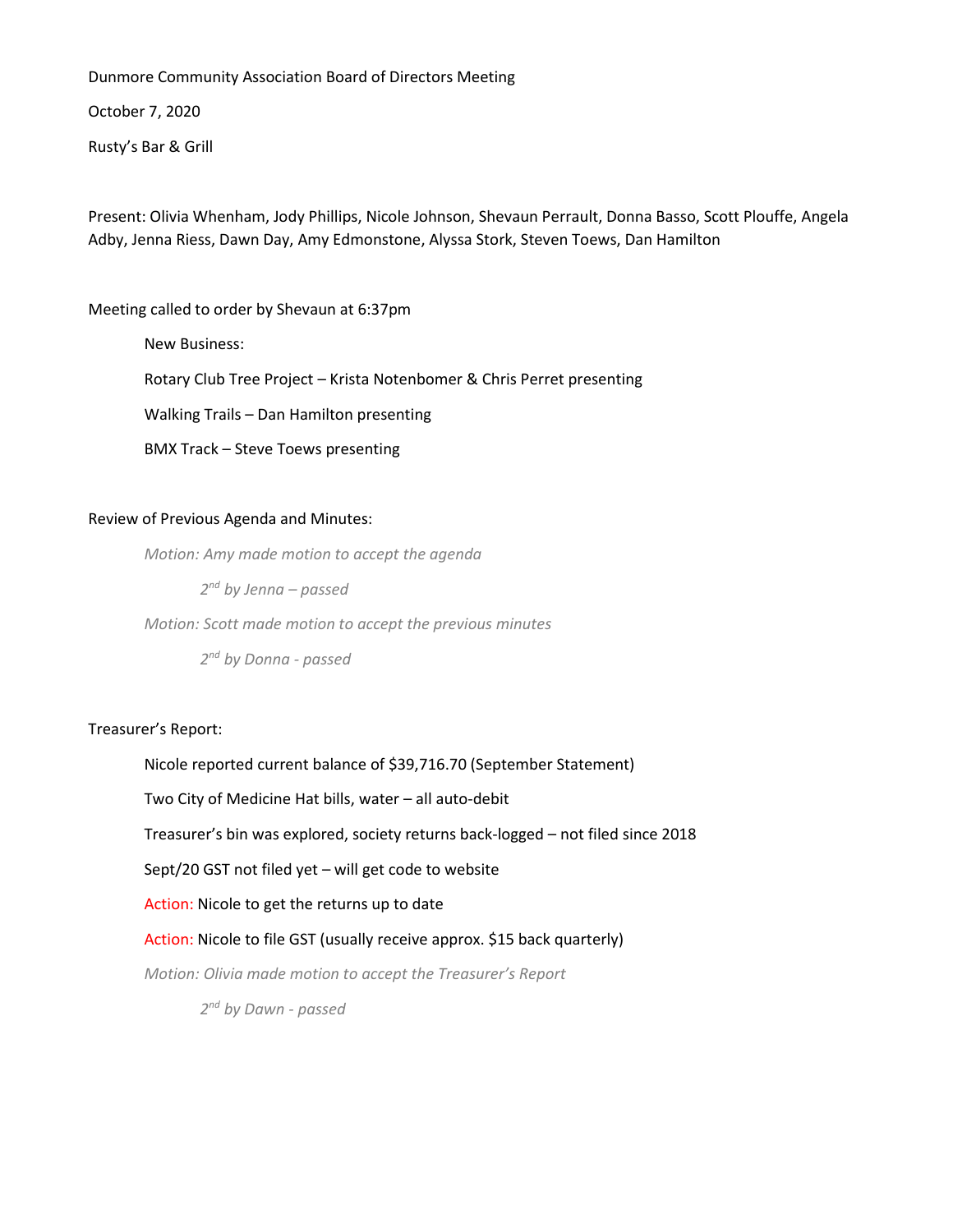#### New Business:

Rotary Park Tree Project – Presented by Chris Perret:

2 years ago a project was conceived to plant 100 trees. City of Med Hat was not responsive, but Cypress County came on board. At the time, the project stalled but is now back in motion. The County, with Wood Engineering drafted a plan South of the track from Eagle Butte School. Park is going in with a trail that connects both sides of Dunmore by the mailboxes.

Plan is to move mail boxes off the road and create 4 parking spots. At a "Y" in the trail, add a seating area and lights along the trail. The rest of the park will be native vegetation, with irrigation installed for trees (drips).

Project set to implement Spring 2021 with an estimated budget of \$170-\$180,000. Financing of project by Rotary Club, Cypress County, and a grant (\$90,000). If grant is not approved, project may be split into phases, or fundraising may come into play.

Community Grass Roots – supplying trees and digging in roots

Community volunteers may assist with planting and staking of trees. Also may implement a "buy a tree" program (\$200-\$350/tree depending on type), may put in a monument for the project.

Path through park will have asphalt and solar lights. Asphalt will hopefully come out of project funds, but Dan stated that there are additional funds earmarked by the County for paths that could be designated for this if necessary.

#### Walking Trail – Presented by Dan Hamilton:

County is doing maintenance on the trail from Eagle Butte High School to the Co-op. Will be raising it to avoid watershed, and may tie the West to East sides of Dunmore. Eventually, paths may extend from Dunmore all the way to Redcliff uninterrupted.

Adding a walking trail adjacent to Tshp 120 is not feasible as the speed limit would have to be dropped from 80km/hr to 60 km/hr and the AB Gov won't allow this.

Discussion of path on the outskirt of the East side of Dunmore. Dan said this would be under Wild's development plan and may come to fruition in the future. Another 185 lots to go in E of Dunmore (minimum half acre lots for septic requirements).

Overall, paths goal set for Spring 2021 to coincide with Rotary Park program above. Also working on a cross-walk (flashing lights) where paths cross from E to W.

BMX Track – Presented by Steve Toews:

Steve has been involved in building the Medicine Hat BMX track, as well as another one by spearheading volunteer efforts. He reviewed the BMX track proposal and cited a few concerns:

1. Proposed track is for older, more experienced riders requiring a higher skill level (this is a twin track to the one at Elkwater)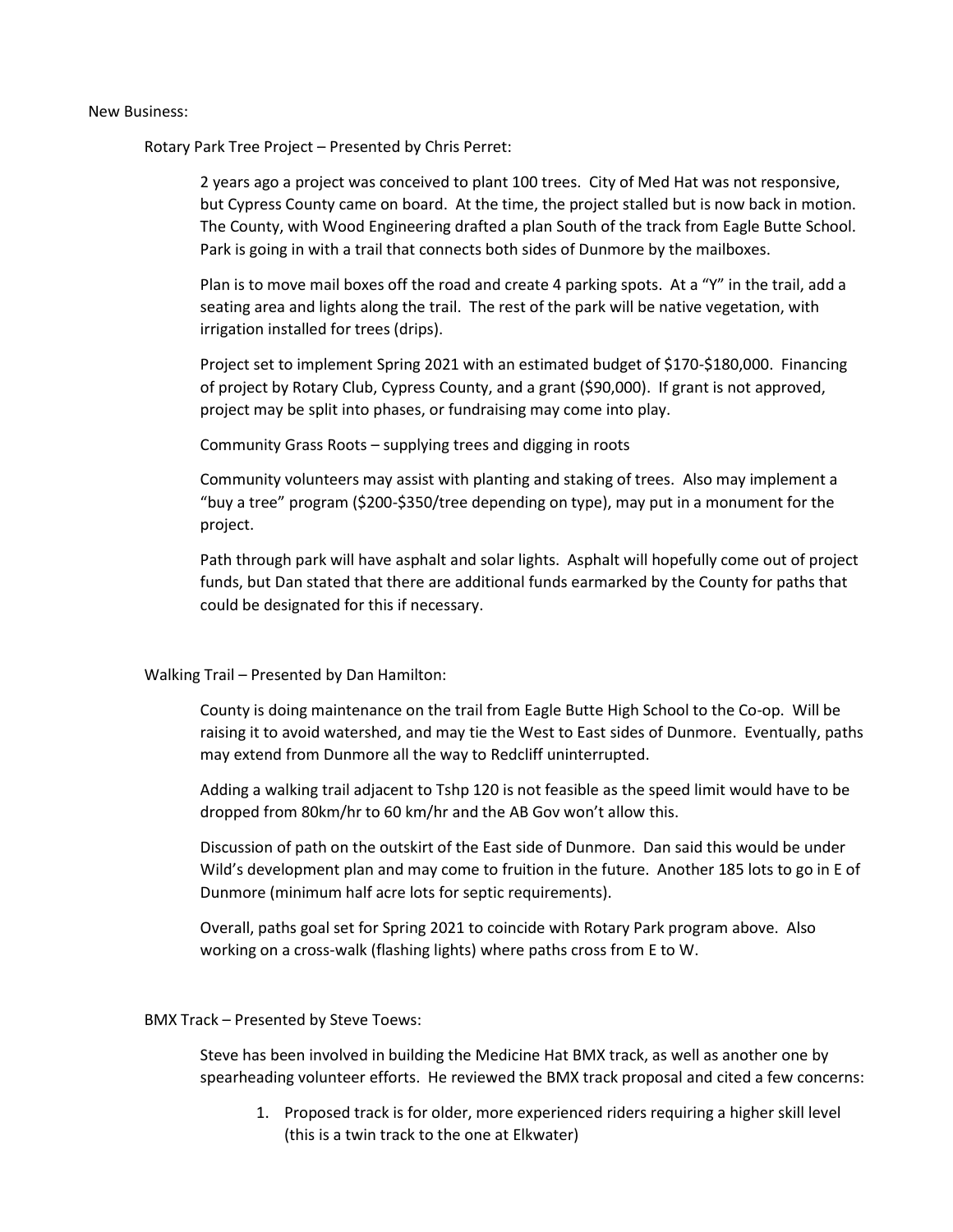- 2. Safety concerns for younger riders
- 3. The jump section is facing directly into the wind, as opposed to having the wind at the rider's back (optimal)
- 4. Cost is much higher than need be, there are opportunities to do it much cheaper
- 5. Footprint too small (current is 26x29m, recommends double)
- 6. Design boring lines, recommends a clover leaf design for variety

Explained that track is maintained with rakes, with portions paved (hills and turns), and there needs to be a water source nearby to keep dust down. Recommends a soil tack (like Elmer's glue) that keeps the dirt waterproof for a year or 2 and saves on maintenance.

Group discussed that track should be designed in a progression for all ages/capabilities, with a focus on the 7-12 yr demographic.

Steve is willing to take the lead on this as a community project if we can get volunteers for equipment and labour. DCA will need to cover cost of clay, clean landfill, and soil tack. Estimates project could be done for approx. \$5000.00.

Action: Dan to find out about insurance/liability

Action: Jenna to post FB poll to find out level of community interest in project

*Motion: Nicole made motion to approve FB poll on behalf of DCA*

*2 nd by Amy - passed*

### Old Business:

#### Authorizations:

Shevaun reported that the utility bills have been changed over with the City of Medicine Hat, and last meeting's minutes have also been provided to Cypress County with new director names in place. The new board can now make changes/request info as needed from either group.

#### Bylaws:

Donna reported that reviews are ongoing. Obvious changes/updates have been noted so far, but there will be upcoming discussion of the more complicated issues.

#### Park Maintenance:

Shevaun reported that she has been in contact with Kelly (last name TBA), who has been doing the park maintenance for the DCA for a few years. He is paid \$1500/mo from May-Aug seasonally. He receives 1 cheque for the season (not installments). This covers mowing, weed eating, emptying garbage cans, ball diamond maintenance, and overseeing AquaSpray who blows out the sprinklers in the fall (approx. \$65). Kelly advised that the sprinklers on the W side stopped working in 2016 due to crumbling irrigation. Est \$50,000 to repair. He wants to know if he can count on the contract for next season.

Dan confirmed that the operating grant for this maintenance is paid by the County.